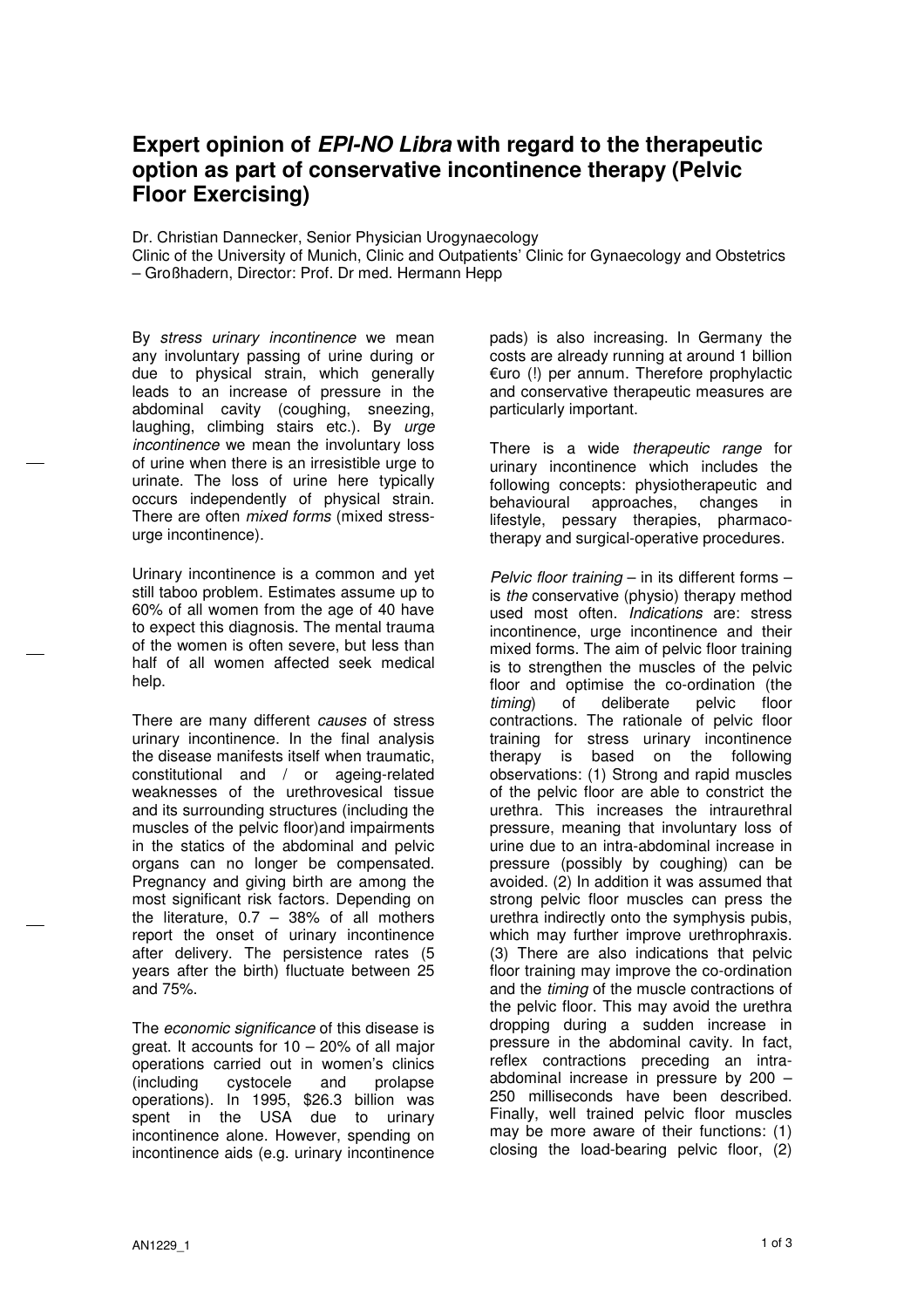preventing the prolapse of the genital organs, urinary and rectal incontinence, (3)<br>affecting posture and co-ordinated co-ordinated movements, (4) affecting urethrovesical and anorectal co-ordinated functions, (5) playing a part in sexuality, in pregnancy and giving birth.

The therapeutic effect of pelvic floor training may be considered proven in the case of stress urinary incontinence. Added to this result is the great meta-analysis of the Cochrane Library: "Pelvic floor muscle training appeared to be an effective treatment for adult women with stress or mixed incontinence. Pelvic floor muscle training was better than no treatment or placebo treatments." Stress incontinence improves in over two thirds of cases. There are also good effects on anal incontinence, sexuality and the quality of life. Experiences in my own patient population prove that (expensive and very risky) operative measures can often be avoided by means of intensive pelvic floor training.

There are usually three stages to pelvic floor training. (1) Awareness of the pelvic floor (after all, over 30% of women cannot tense their pelvic floor). (2) Developing good pelvic floor activity (targeted training of the pelvic floor contraction and muscle development). (3) Integrating what has been learnt into everyday life.

Training aids are useful for the second stage (muscle development). Training aids available include: balls, cones, electrostimulation devices and various biofeedback devices (EMG-based etc.)

For simple self-training, air-filled balloons that are inserted into the vagina and linked to a pressure gauge system (perineometer) are suitable. As long ago as 1948, Arnold Kegel described the successful treatment of 64 women suffering from urinary incontinence with the aid of a perineometer.

The Epi-No device consists of an anatomically adaptable, inflatable silicone balloon (1), a hand pump (2) with a pressure indicator (3) and outlet valve (4) to reduce pressure and a feed tube (5). The device is therefore essentially equivalent to a perineometer and is suitable for pelvic



floor training as part of incontinence therapy on these grounds alone. The elastic balloon that can be inflated at different strengths allows therapy to be individualised to the respective anatomical circumstances (e.g. vaginas are different widths). In addition, the pelvic floor contraction takes place against an (individually adjustable) resistance (balloon). This concept was also described by Kegel in 1948. Finally, through the visualisation of the increase in pressure (pointer on the pressure indicator) a biofeedback signal is displayed, so that the Epi-No device allows a simple form of biofeedback control. Consequently the activity of the pelvic floor muscles can be recognised in the increase in pressure on the balloon. It is important here to ensure through observation and palpation (touching) that the increase in pressure is not triggered by simultaneous activating of the abdominal muscles. This may perhaps be better checked by EMG-based devices. The Epi-No device has two important advantages in comparison with the clearly more expensive EMG-based biofeedback devices: (1) The balloon that is inserted into the vagina is individually adjustable. (2) Training takes place against a resistance. Neither of these is possible with the rigid EMG electrodes.

In summary the following can be ascertained: pelvic floor training with the Epi-No device is based on a therapy concept that has been known for many years (pelvic floor training against resistance with biofeedback). It is known from literature that this form of pelvic floor therapy can be an effective and inexpensive form of therapy for urinary incontinence.